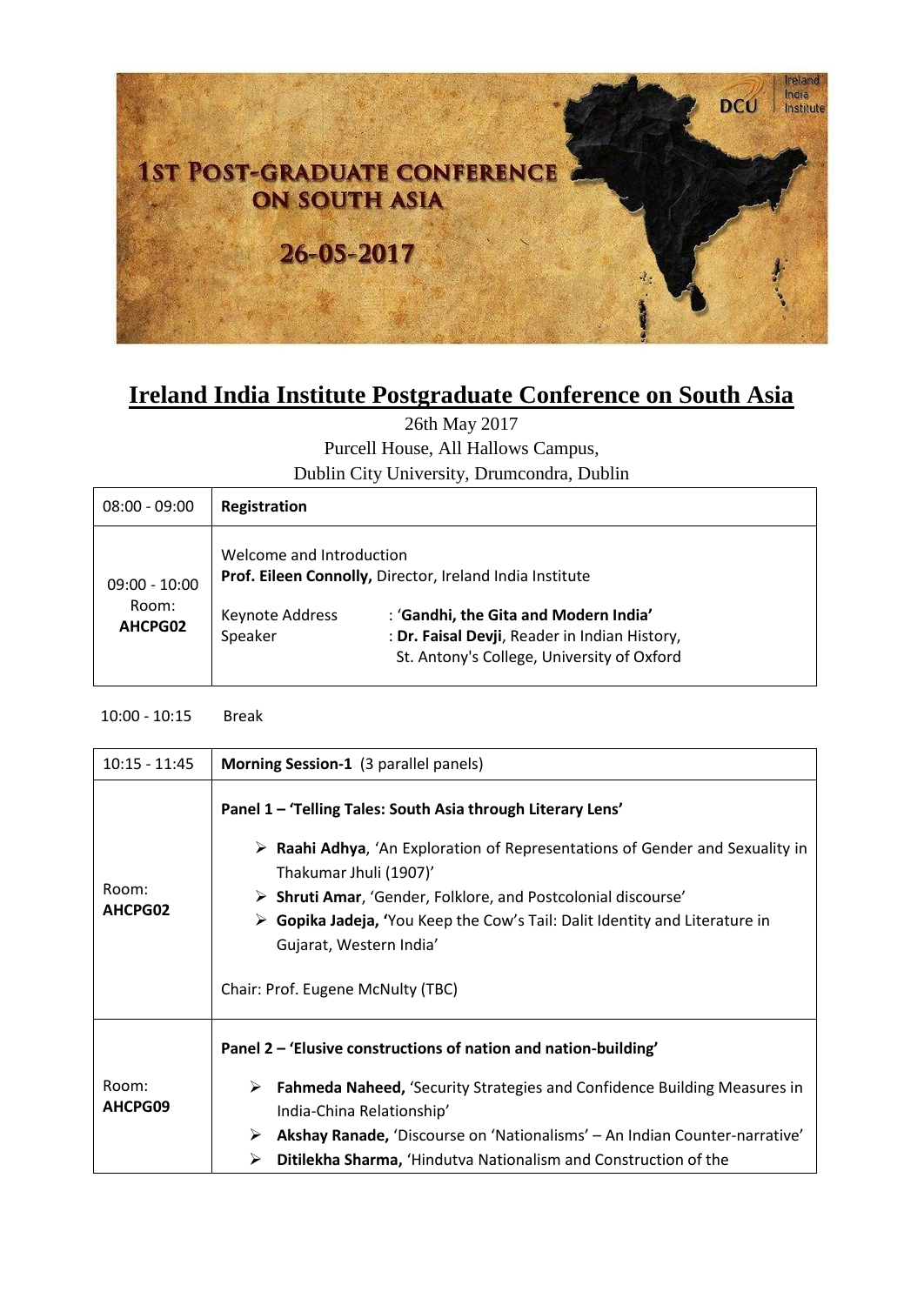|                  | Transgender Citizen'                                                                                                                                                                                                                                                                                                                                                                                                       |  |
|------------------|----------------------------------------------------------------------------------------------------------------------------------------------------------------------------------------------------------------------------------------------------------------------------------------------------------------------------------------------------------------------------------------------------------------------------|--|
|                  | Chair: Dr. Kenneth McDonagh                                                                                                                                                                                                                                                                                                                                                                                                |  |
|                  | Panel 3 - 'Challenging Structures: Rights and policies in South Asia'                                                                                                                                                                                                                                                                                                                                                      |  |
| Room:<br>AHCPG10 | <b>Nita Mishra,</b> 'Empowering community and the self: a study of lived<br>➤<br>experiences of grassroots development practitioners in Odisha, India<br><b>Rishi Jha, 'The Politics of Urban Renewal and Rights of the Urban Poor in</b><br>➤<br>Mumbai'<br>$\triangleright$ Tavseef Mairaj Shah, 'Agricultural resilience-sustainability and food security<br>in South Asia in the context of changes in global climate' |  |
|                  | Chair: Prof. Tridib Chakraborti                                                                                                                                                                                                                                                                                                                                                                                            |  |

## 11:45 - 12:00 Tea break

| $12:00 - 13:30$  | Morning Session $-2$ (3 parallel panels)                                                                                                                                                                                                                                                                                                                                                                                                                                                                                                                                                |  |
|------------------|-----------------------------------------------------------------------------------------------------------------------------------------------------------------------------------------------------------------------------------------------------------------------------------------------------------------------------------------------------------------------------------------------------------------------------------------------------------------------------------------------------------------------------------------------------------------------------------------|--|
| Room:<br>AHCPG02 | Panel 4 - 'The Interplay of Religion and Politics in South Asia'<br>$\triangleright$ Minakshi Buragohain, 'Locating Religion in Contemporary Pakistan and<br>Bangladesh'<br>> Kapil S, 'Social Movements and (Re) Presentations of Hindu Women:<br>Reading the Contestations of (Re) Sanctioning and Adjusting the Erstwhile<br>Hindu Patriarchy'<br>$\triangleright$ Seiko Okayama, 'The selection of Muslim candidates to represent political<br>parties in India: An example of the Indian National Congress in Uttar<br>Pradesh and Gujarat'<br>Chair: Prof. Anjoo Sharan Upadhyaya |  |
| Room:<br>AHCPG09 | Panel 5 - 'Conflict and Concord: Imagining the future of South Asia'<br>> Dr. Sara Dissanayake, 'Far-Right Extremism in Sri Lanka: National Security<br>Implications and Way Forward'<br>> Manjida Ahamed, 'From social movement to legal reform in International<br>Criminal Law: Responsibility of a State'<br>$\triangleright$ Manjima Madhuri, 'The Shahbagh Protests: A New Social Movement in<br>Bangladesh'<br>> Raza Naeem, 'Neither Tragedy Nor Farce: The Contradictions of Bourgeois<br>Democracy in Pakistan'<br>Chair: Dr Gezim Visoka                                     |  |
| Room:<br>AHCPG10 | Panel 6 - 'I was there: Narrating memories, revisiting history'                                                                                                                                                                                                                                                                                                                                                                                                                                                                                                                         |  |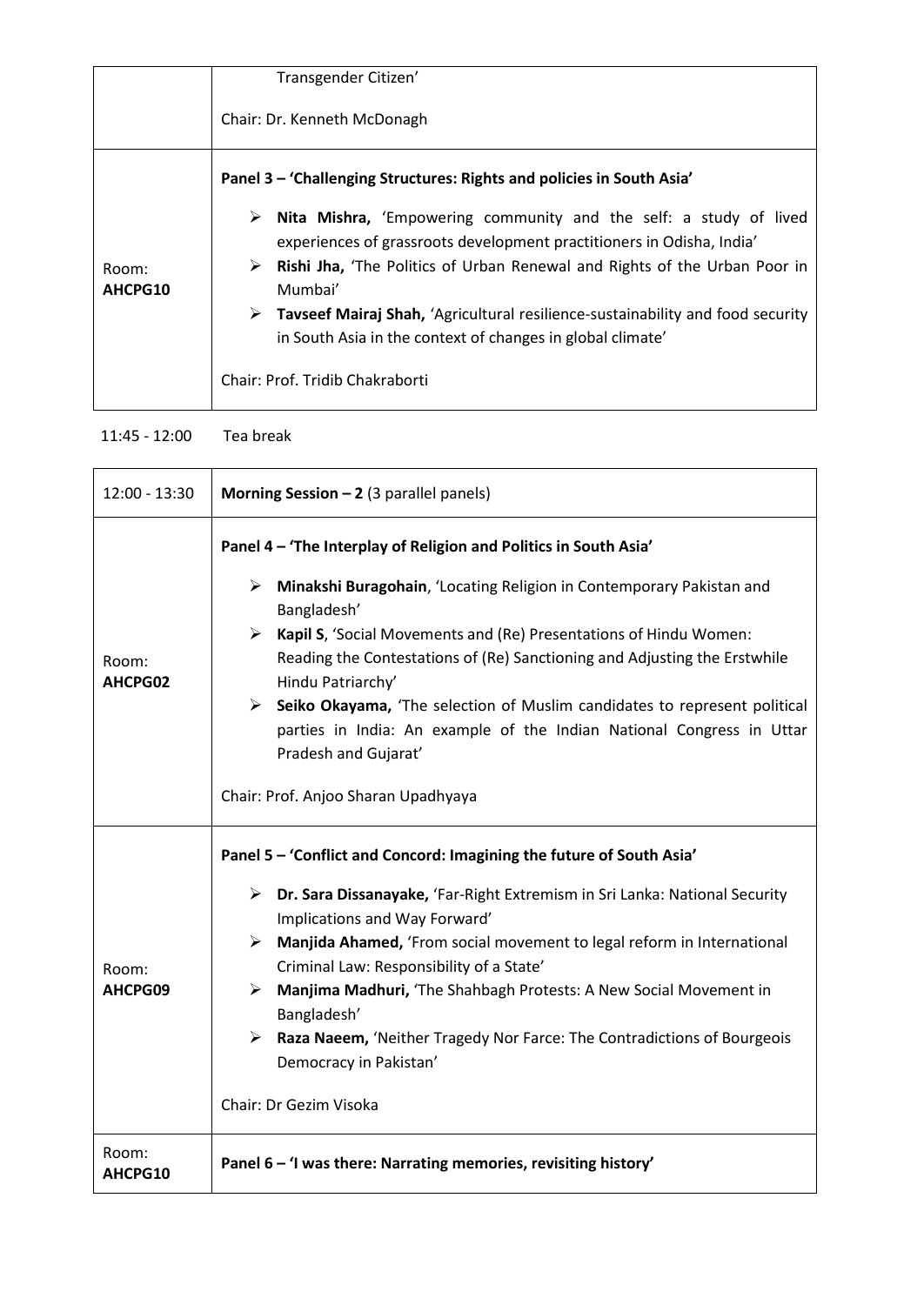| Rahul Ranjan, 'Memorial Reconstruction of History: Adivasi Women and<br>➤ |
|---------------------------------------------------------------------------|
| Landlessness in Nagri, Jharkhand'                                         |
| Mantasha Binti Rashid, 'Everyday-ness of Oppression and an Identity<br>➤  |
| Consciousness'                                                            |
| Sweta Chakraborty, 'Navigating Identities: Social Biography of Bengali    |
| Muslim Women in Kolkata'                                                  |
|                                                                           |
| Chair: Prof. Eileen Connolly                                              |
|                                                                           |

## 13:30 - 14:30 Lunch (will be provided)

| $14:30 - 15:30$ | Keynote Address | : 'Power Play: Clothes and Caste in India'                                       |
|-----------------|-----------------|----------------------------------------------------------------------------------|
| Room:           | Speaker         | : Dr. Meena Kandasamy, poet writer, activist and translator                      |
| AHCPG02         | Introduction    | : Prof. Anjoo Sharan Upadhyaya,<br>ICCR Chair Professor, Ireland India Institute |

| $15:45 - 17:15$  | <b>Afternoon Session (3 parallel panels)</b>                                                                                                                                                                                                                                                                                                                                                                                                                                                                                                                                               |  |
|------------------|--------------------------------------------------------------------------------------------------------------------------------------------------------------------------------------------------------------------------------------------------------------------------------------------------------------------------------------------------------------------------------------------------------------------------------------------------------------------------------------------------------------------------------------------------------------------------------------------|--|
| Room:<br>AHCPG09 | Panel 7 - 'Communities in Perspective: Dealing with identities'<br>> Joy Prafful Lakra, 'State, Industrialization and Changing Adivasi Identity: A<br>study of Jharkhand state in Eastern India'<br>Meenakshi Nair, 'Negotiating Claims: Authoring Citizenship and Identity in<br>➤<br>Adivasi Life'<br>$\triangleright$ Joyashree Sarma, 'Questions of Identity: Political citizenship and Cultural<br>Dynamics in Assam, India'<br>Marlijn Meijer, 'Experiences of discrimination among young adults in West<br>➤<br>Bengal - an intersectional analysis'<br>Chair: Jean-Philippe Imbert |  |
| Room:<br>AHCPG10 | Panel 8 - 'Fresh perspectives on South Asia: Reinventing the normative'<br>$\triangleright$ Kanagarathinam D V, 'The Nation Making in the Construction of Medical<br>Identities in Colonial Tamil Region'<br>> Areesha Banglani, 'Decolonizing Education and Empowerment: A Case for<br>Indigenous Knowledges'<br>$\blacktriangleright$<br>Radha Kapuria, 'Between Ridicule and Romanticization: A Genealogy of the<br>Mirasis in Colonial Punjab'<br>Chair: Prof. John Doyle                                                                                                              |  |
| Room:<br>AHCPG02 | Panel 9 - 'Ways of Seeing: Negotiating Mediated Spaces in South Asia'<br>> Mohd Tahir Ganie, 'A Frame Analytical Approach to the Kashmiri Youth                                                                                                                                                                                                                                                                                                                                                                                                                                            |  |